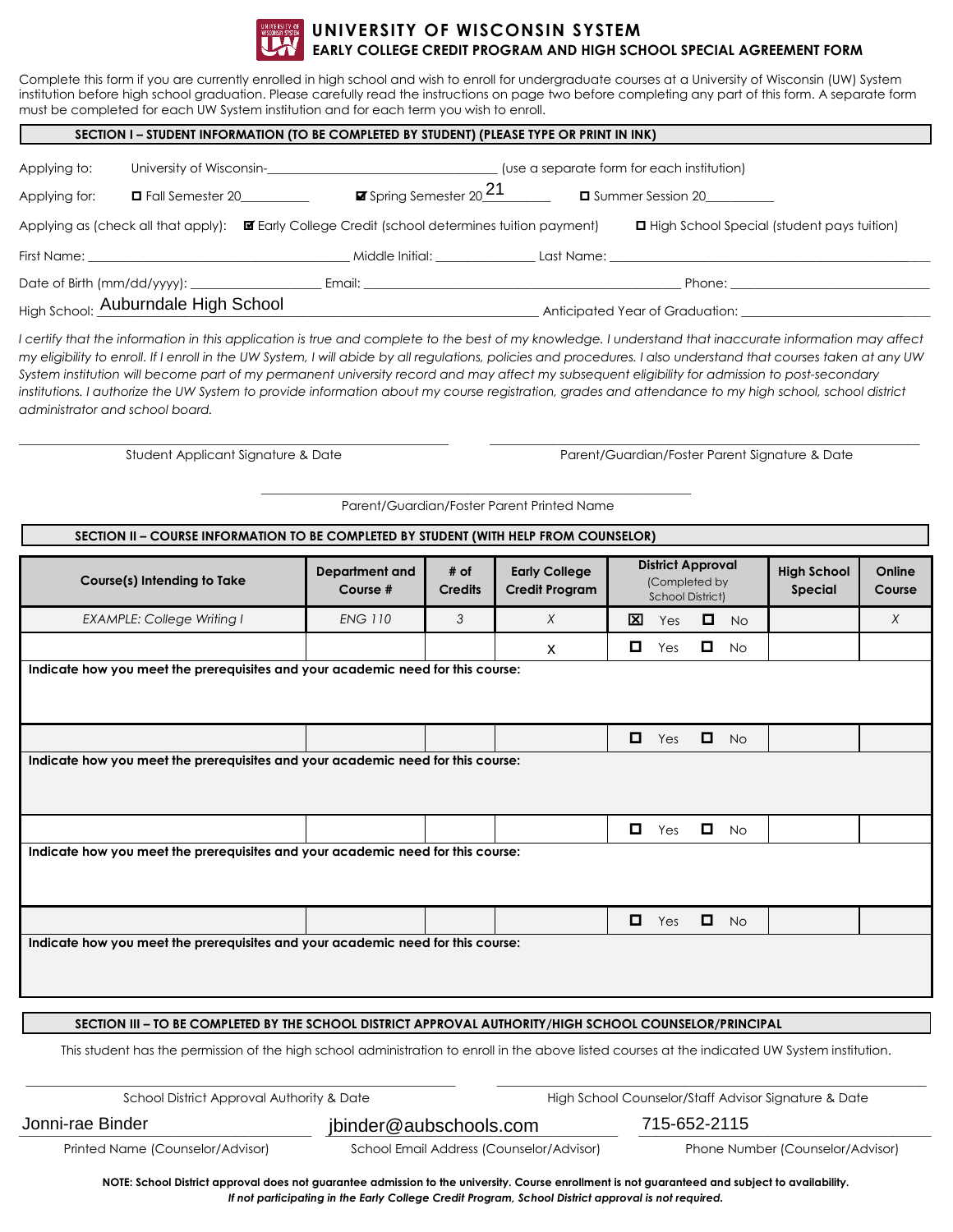

#### **Students, parents/guardians/foster parents and districts: read and follow the directions below to ensure all processes are completed properly.**

# **STUDENT/PARENT/GUARDIAN/FOSTER PARENT**

The student has responsibility for:

- submitting this form, completed with all required signatures, to the district by the designated due date
- obtaining the admissions and registration information for the UW System institution he or she wants to attend
- completing the college admissions and registration processes, and
- informing his or her district of the courses in which he or she actually enrolls.

## **STUDENT SPECIFIC RESPONSIBILITIES**

- 1. Complete one form for each term you wish to enroll at the given UW System institution.
- 2. Review the following Early College Credit Program information:

When signing this form, the student and parent/guardian/foster parent assures understanding of and/or compliance with the following conditions:

- a. Student shall comply with admission criteria for college course(s) taken under the Early College Credit Program.
- b. Student/Parent/Guardian/Foster Parent may be required to reimburse the school district for tuition, fees, book, and material costs if the student fails or fails to complete a course.
- 3. In Section I, sign and date (if student is under 18, parent/guardian/foster parent must also sign and date).
- 4. Submit this form (with all sections completed) by the designated due date (**February 1** for summer courses, **March 1** for fall courses, and **October 1** for spring courses) to the School District in which student is enrolled. This is typically done by submitting the form to a school counselor or Early College Credit Program Coordinator.
- 5. Upon notification from district of the course(s) that have been approved, complete the application process for the UW System institution at which the Early College Credit Program course(s) was/were approved and work with the UW System institution personnel as well as a high school counselor to enroll in appropriate course(s).
- 6. Follow the application and registration requirements and deadlines at the UW institution.
- 7. Submit all required documentation (i.e. high school transcripts along with any prerequisite documentation (test scores)).
- 8. Notify the district of the course(s) in which the student has enrolled (the college or university may do this directly with the district, but the student should follow-up to ensure the district has been notified).
- 9. If you have a documented disability and need accommodations, contact the UW System institution for additional information and assistance.
- 10. The UW institution may require a parent/guardian/foster parent signature on a form regarding the safety of minors on campus. If needed, the form will be provided to the student.

## **SCHOOL DISTRICT RESPONSIBILITIES**

- 1. After receiving the Early College Credit Program and High School Special Agreement Form, review the form and necessary supporting documents to verify student eligibility.
- 2. School District representative takes formal action on course request (approval/denial).
- 3. Notify the student, in writing, of the district's decision (approval or denial). Regardless of how the notification is completed, both the student and the district should receive/maintain a copy of the completed and signed application.
- 4. Indicate with a check mark the approved courses in the "District Approval" column.
- 5. Send the completed and signed Early College Credit Program and High School Special Agreement Form to the college or university.

## **HIGH SCHOOL SPECIAL**

Admission as a High School Special (student pays tuition) does not require School District approval. High School Counselors/Staff Advisors must sign the form and send to the college or university. Students should check with the UW System institution for timelines and requirements for High School Special students.